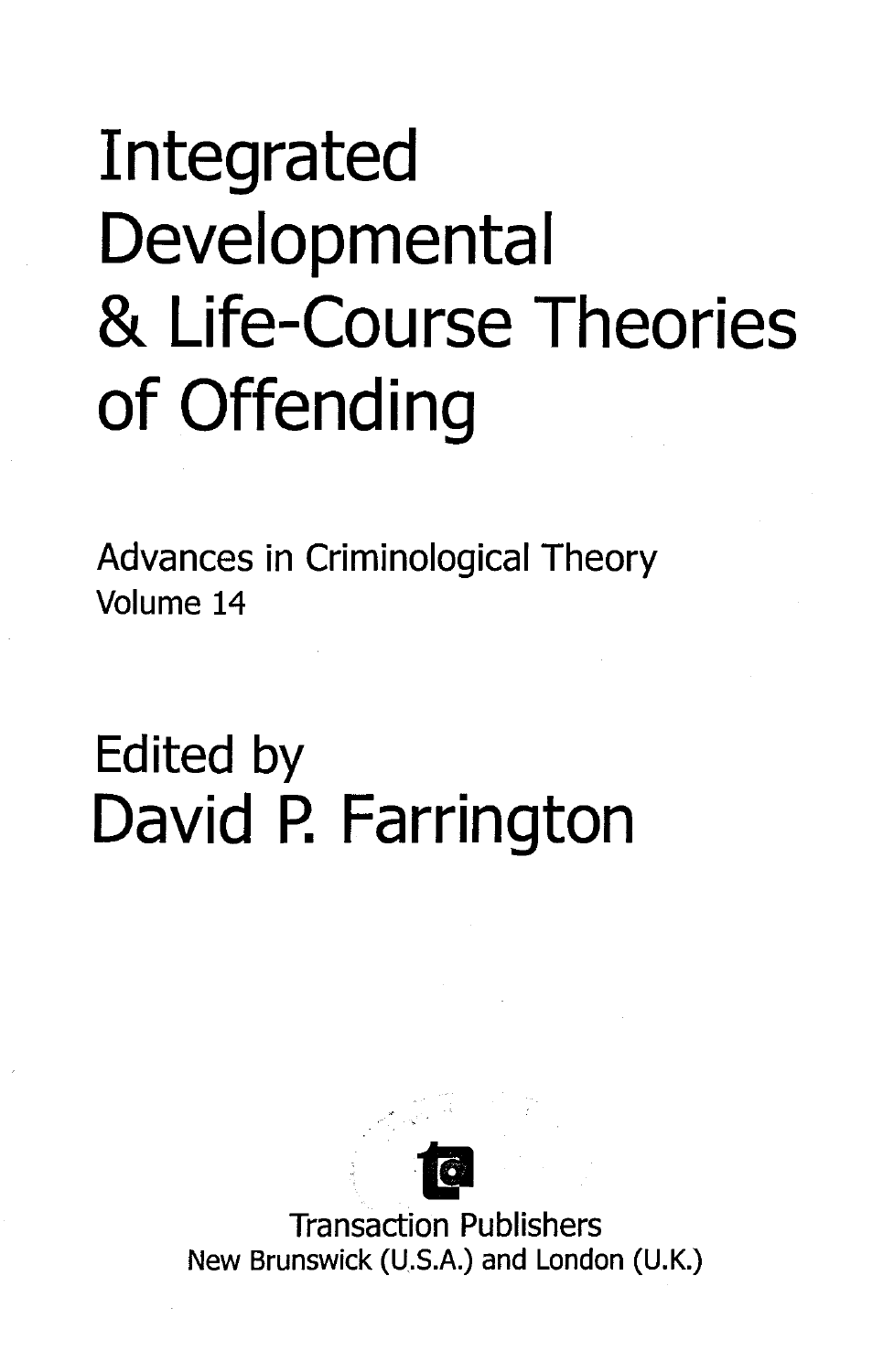## **Contents**

|    | Foreword                                                                                                                                                                                                                                                                                                                                        | vii |
|----|-------------------------------------------------------------------------------------------------------------------------------------------------------------------------------------------------------------------------------------------------------------------------------------------------------------------------------------------------|-----|
|    | Preface                                                                                                                                                                                                                                                                                                                                         | ix  |
| 1. | Introduction to Integrated Developmental and Life-Course<br>Theories of Offending<br>David P. Farrington                                                                                                                                                                                                                                        | 1   |
| 2. | A Developmental Model of the Propensity to Offend<br>during Childhood and Adolescence<br>Benjamin B. Lahey and Irwin D. Waldman                                                                                                                                                                                                                 | 15  |
| 3. | Explaining the Facts of Crime: How the Developmental<br>Taxonomy Replies to Farrington's Invitation<br>Alex R. Piquero and Terrie E. Moffitt                                                                                                                                                                                                    | 51  |
| 4. | The Integrated Cognitive Antisocial Potential (ICAP) Theory<br>David P. Farrington                                                                                                                                                                                                                                                              | 73  |
| 5. | Mediating the Effects of Poverty, Gender, Individual<br>Characteristics, and External Constraints on Antisocial Behavior:<br>A Test of the Social Development Model and Implications for<br>Developmental Life-Course Theory<br>Richard F. Catalano, Jisuk Park, Tracy W. Harachi,<br>Kevin P. Haggerty, Robert D. Abbott, and J. David Hawkins | 93  |
| 6. | An Integrative Personal Control Theory of Deviant Behavior:<br>Answers to Contemporary Empirical and Theoretical<br>Developmental Criminology Issues<br>Marc Le Blanc                                                                                                                                                                           | 125 |